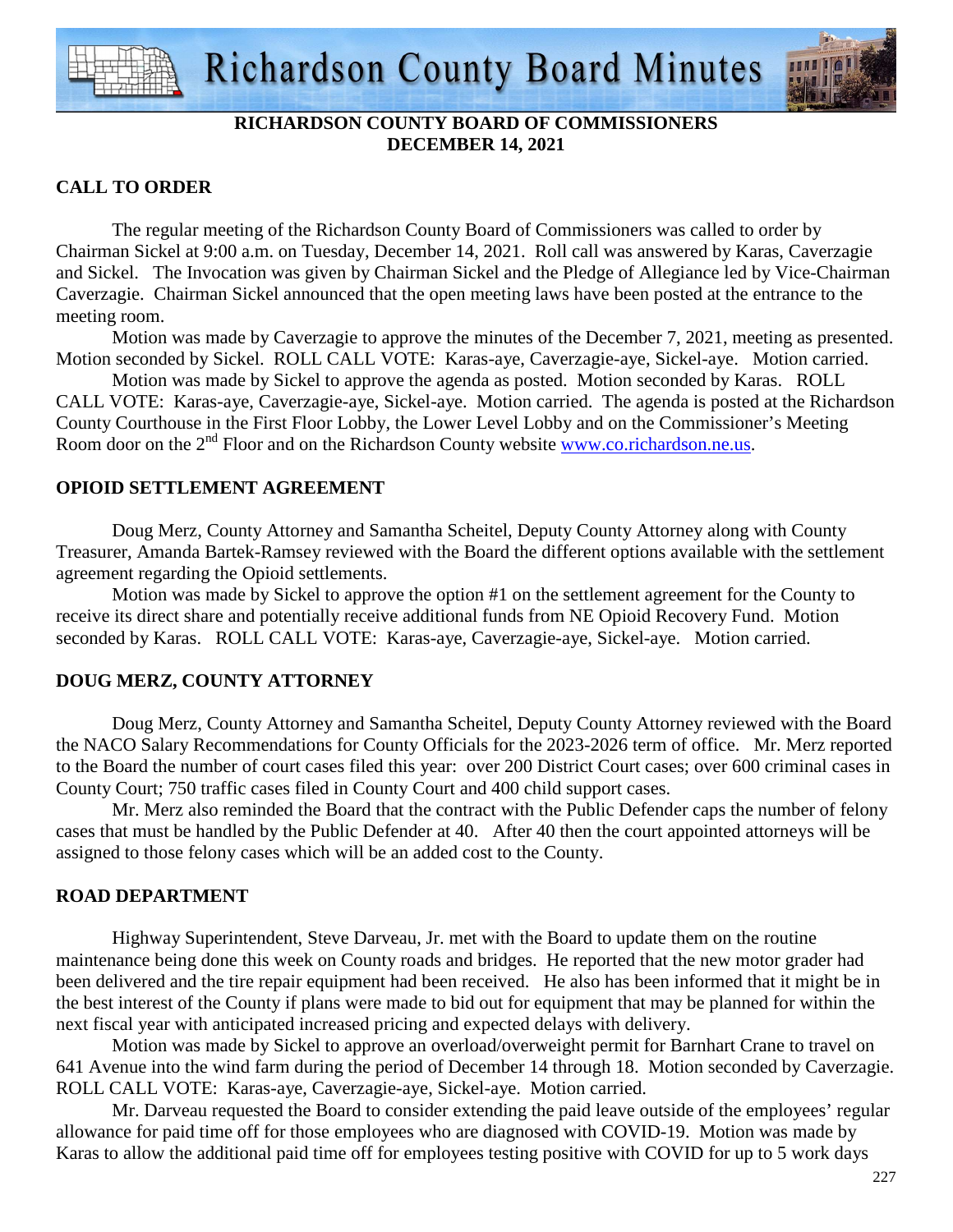**Richardson County Board Minutes** 

retroactive to July 1, 2021 and extending through April 30, 2022. Motion seconded by Caverzagie. ROLL CALL VOTE: Karas-aye, Caverzagie-aye, Sickel-aye. Motion carried.

December 14, 2021

# **LAW ENFORCEMENT CENTER**

 Deputy Stonebarger and Chief Deputy Roland Merwin updated the Board this week on the business of the Law Enforcement Center.

 They presented to the Board a proposal from "FirstNET built with AT&T" for the purchase of 11 cell phone units plus 11 Airgain Connect Antenna-Modems totaling \$15,010.90 with a credit to the County after 3 billing cycles of \$9,700.00. This system has been demonstrated for a period of time with the Sheriff's Department and it was determined that cellular phone service could be obtained in many more areas of the County than with the current provider. Motion was made by Caverzagie to authorize the purchase of the cellular phone package as presented from "FirstNet built with AT&T". Motion seconded by Karas. ROLL CALL VOTE: Karas-aye, Caverzagie-aye, Sickel-aye. Motion carried.

 A report was approved for Sheriff Hardesty for fees collected during the month of November, 2021 totaling \$9,527.35.

#### **SOUTHEAST COMMUNICATIONS 911 CENTER Beatrice**

 Bruce Lang, Police Chief of the City of Beatrice and Carla Zarybnicky, Director of the SE Communications 911 Center for the City of Beatrice requested to meet with the Board regarding the dispatching services they are providing Richardson County and to offer an update to the Board of the services being provided.

 Motion was made by Sickel to recess the regular meeting agenda and go into an Executive Session at 10:32 a.m. with Bruce Lang and Carla Zarybnicky from Southeast Communications 911 Center; Chief Deputy Sheriff, Roland Merwin; Deputy Clinton Stonebarger and Deputy County Attorney, Samantha Scheitel for the protection of the public interest. Motion seconded by Karas. ROLL CALL VOTE: Karas-aye, Caverzagieaye, Sickel-aye. Motion carried.

 Motion was made by Sickel to close the executive session at 10:49 a.m. and return to the regular meeting agenda. Motion seconded by Caverzagie. ROLL CALL VOTE: Karas-aye, Carverzagie-aye, Sickelaye. Motion carried.

## **AUSTIN DUERFELDT, ARPA ADMINISTRATOR**

 Austin Duerfeldt, ARPA Administrator met with the Board to review the results of the survey that was done with county residents regarding the use of ARPA funds within Richardson County. Questions regarding the use of ARPA funds to pay for additional sick pay for county employees if diagnosed with COVID were reviewed and Mr. Duerfeldt advised against the use of ARPA funds for this purpose. Mr. Duerfeldt indicated that he would request to meet with the Board again in January and for them to have a priority of 2 to 3 large projects to designate the funds to be used for and at that time could designate a certain amount of funds for each of the projects. Results of the survey are available for public inspection at the Office of the Richardson County Clerk.

## **CORRESPONDENCE/OTHER**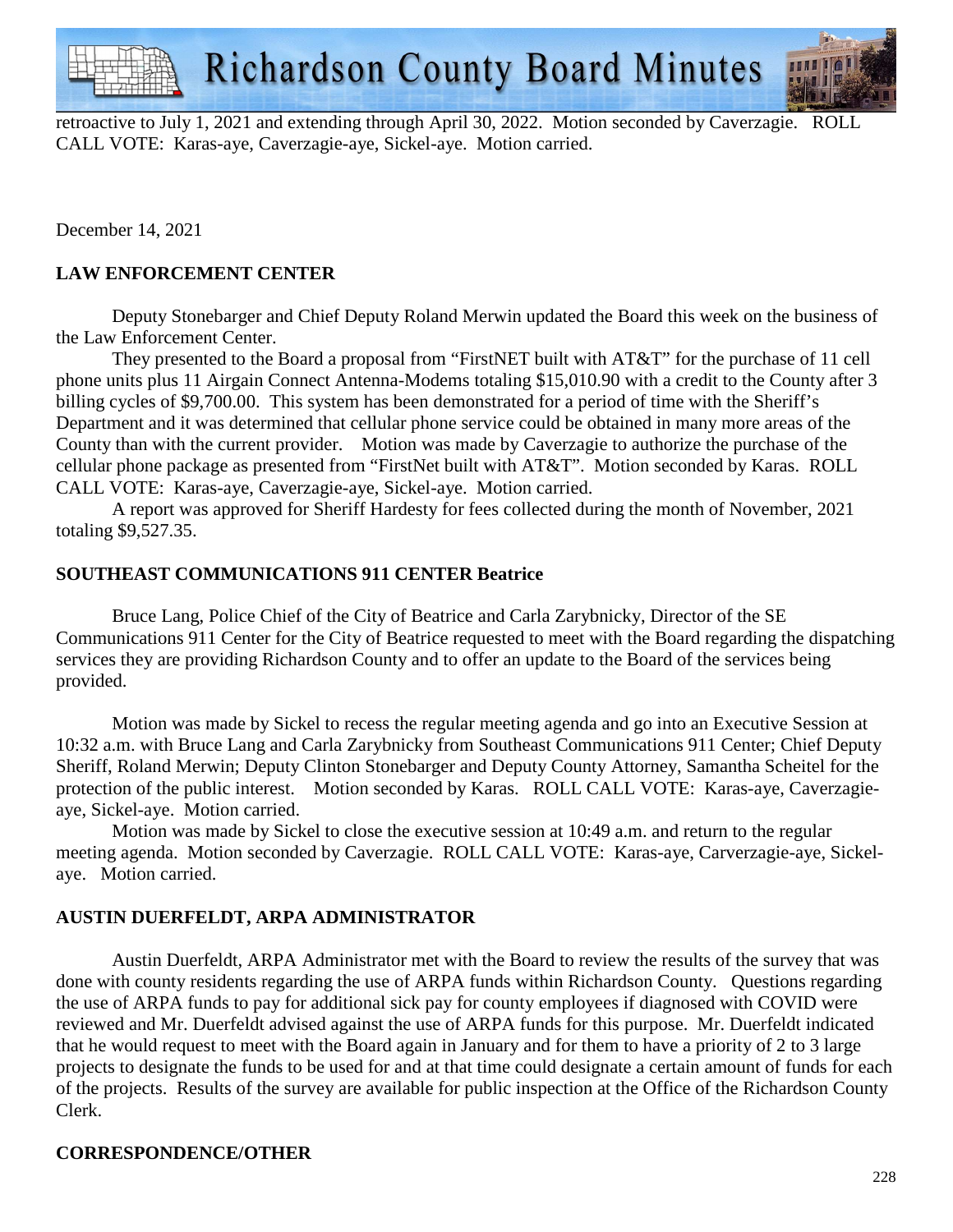#### **ARPA Funds**

 The Board discussed the regulations for the expenditure of ARPA funds and the possible use to provide a one-time extra payment to Richardson County's essential employees which are being defined within the ARPA regulations as any work performed by an employee of the state, local or tribal government. No action was taken.

## **CLAIMS**

Motion was made by Sickel to allow the payment of all claims that were submitted today. Motion seconded by Karas. ROLL CALL VOTE: Karas-aye, Caverzagie-aye, Sickel-aye. Motion carried.

December 14, 2021 CLAIMS (Cont.)

> *(The claims listed below are available for public inspection at the office of the County Clerk during regular business hours.)*

#### **GENERAL FUND**

| 59.75   |
|---------|
| 62.00   |
| 49.68   |
| 271.70  |
| 26.40   |
| 20.00   |
| 77.36   |
| 120.00  |
| 289.00  |
| 746.15  |
| 483.58  |
| 76.00   |
| 48.89   |
| 128.63  |
| 20.00   |
| 25.30   |
| 662.94  |
| 1054.04 |
| 24.00   |
| 7.50    |
| 900.00  |
| 273.50  |
| 178.85  |
| 105.50  |
| 100.00  |
| 90.00   |
|         |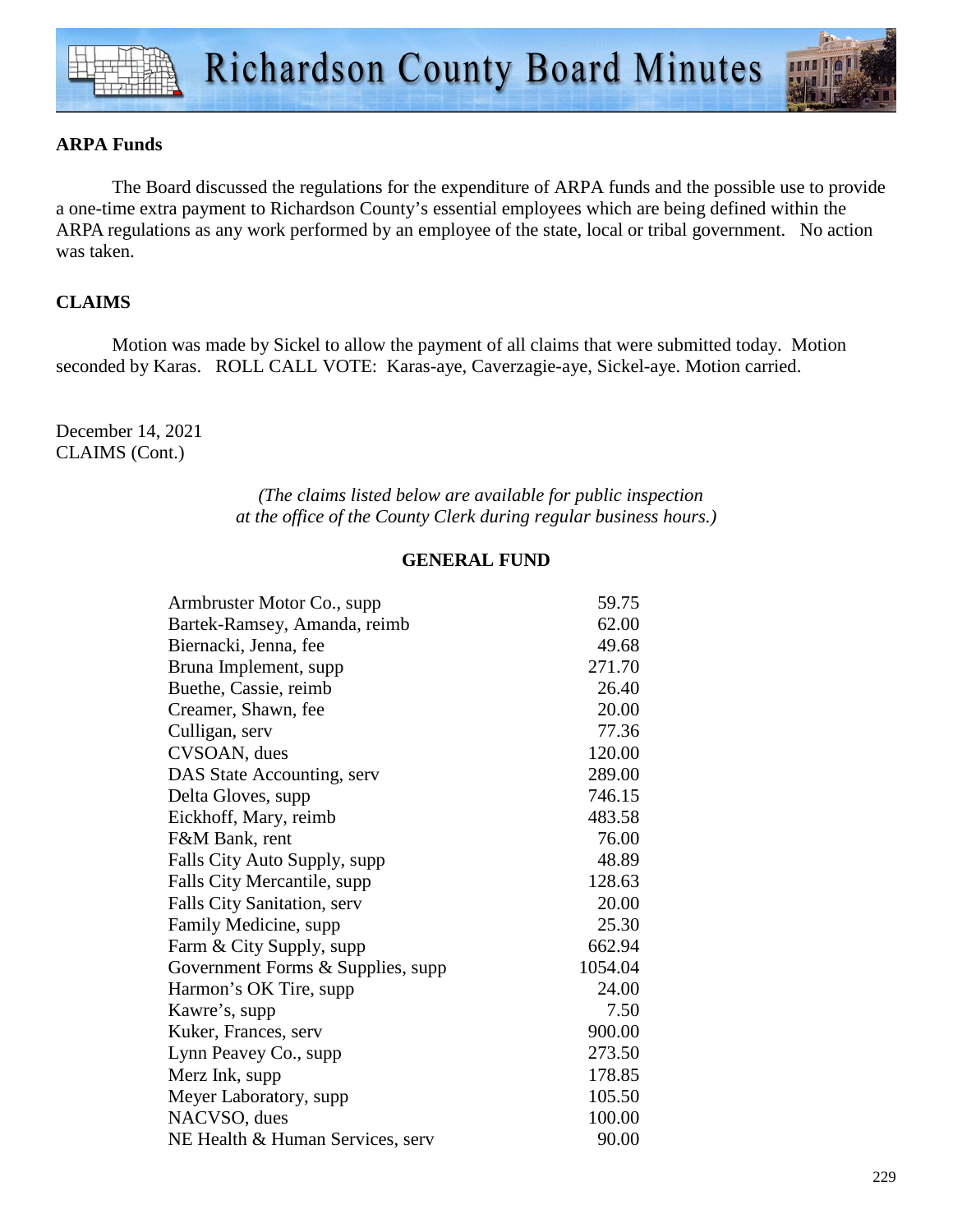# Richardson County Board Minutes



| Paper Tiger Shredding, serv               | 90.00        |
|-------------------------------------------|--------------|
| Petersen Reporting, serv                  | 534.80       |
| Physicians Laboratory, serv               | 2682.00      |
| Ram Exterminators, serv                   | 45.00        |
| Richardson County EMA Petty Cash, reimb   | 608.85       |
| Richardson County Vendor, FICA/retire/etc | 19931.97     |
| Riggs, Kim, reimb                         | 328.76       |
| Schawang, Brandon, serv                   | 1750.00      |
| Schmidt, Brandon, fee                     | 20.00        |
| SNC, serv                                 | 2079.37      |
| Stripes & Signs, supp                     | 88.00        |
| SumnerOne, serv                           | 122.84       |
| True Value, supp                          | 92.39        |
| <b>Washington County Sheriff, serv</b>    | 1260.00      |
| Wolfe's, supp                             | 29.82        |
| Payroll Expense                           | 89045.10     |
| <b>TOTAL GENERAL FUND</b>                 | \$124,625.71 |
|                                           |              |

#### **ROAD & BRIDGE FUND**

| Capital One Trade Credit, supp      | 111.78      |
|-------------------------------------|-------------|
| Falls City Sanitation, serv         | 20.00       |
| Interstate Billing Services, supp.  | 3290.00     |
| Jim Hawk Truck Trailers, supp       | 200.06      |
| Martin Marietta Materials, rock     | 8752.13     |
| NE State Fire Marshal, fee          | 240.00      |
| Operation & Expense Account, reimb  | 42.49       |
| Rulo, Village of, serv              | 25.00       |
| Sapp Bros., fuel                    | 1559.67     |
| SNC, serv                           | 161.22      |
| Unifirst, serv                      | 27.54       |
| Verdon, Village of, serv            | 25.00       |
| Wiltse Electric, serv               | 207.25      |
| Payroll Expense                     | 34347.38    |
| <b>TOTAL ROAD &amp; BRIDGE FUND</b> | \$49,009.52 |

#### **ARPA FUNDS**

| Richardson County Vendor, FICA/retire/etc | 15.77    |
|-------------------------------------------|----------|
| Payroll                                   |          |
| <b>TOTAL ARPA FUNDS</b>                   | \$125.21 |

## **SHERIFF COMMISSARY FUND**

| SNC, serv                            | 133.00   |
|--------------------------------------|----------|
| <b>TOTAL SHERIFF COMMISSARY FUND</b> | \$133.00 |

#### **JAIL BOND REPAYMENT FUND**